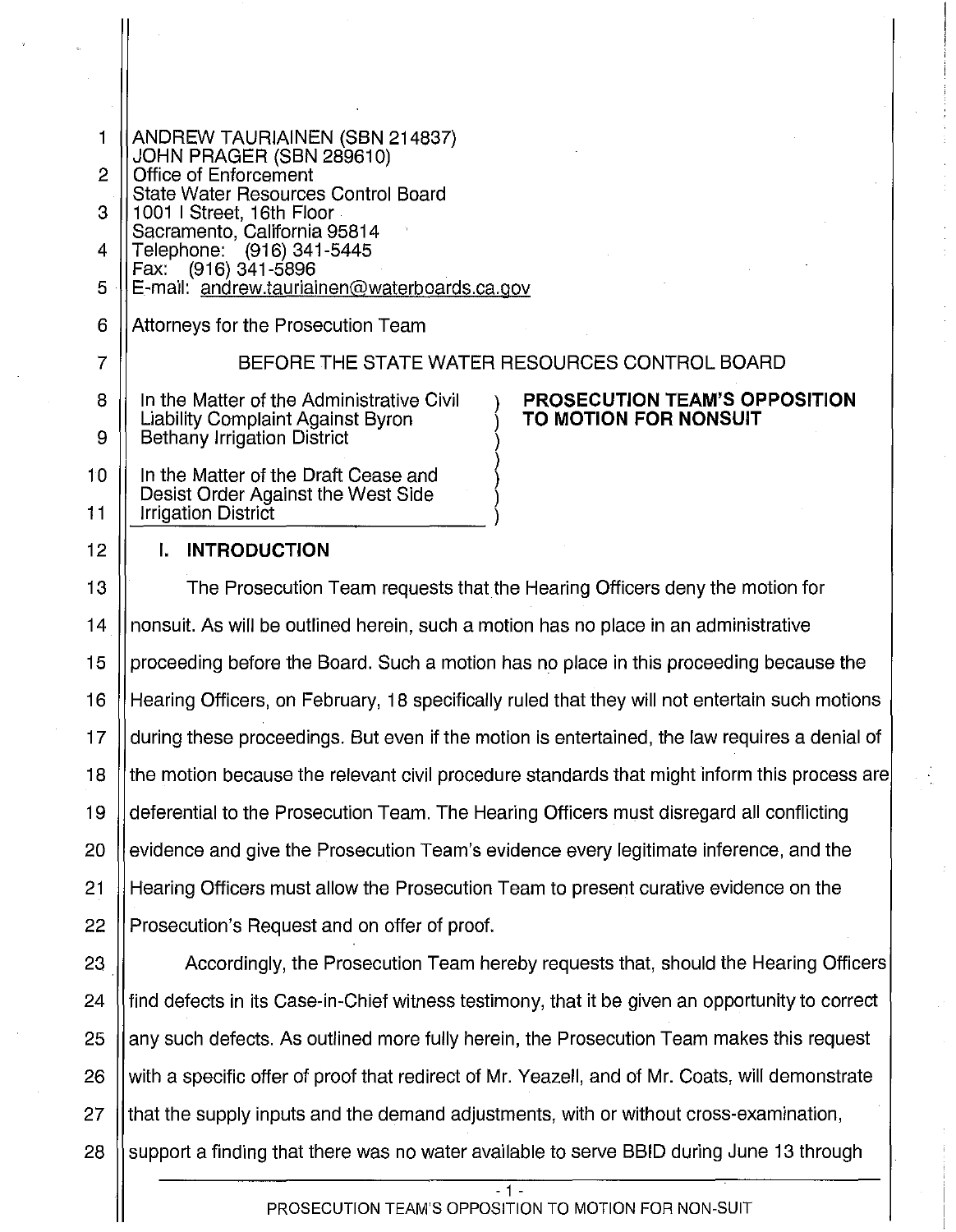1 June 24, 2015, and that there was no water to serve WSID after May 1, 2015. The 2 | Prosecution Team requested redirect examination during the hearing that would have cured 3 I the defects now alleged by the moving parties, and that request was denied. The Hearing 4 | Officers cannot now grant this motion for nonsuit without first allowing the Prosecution Team 5 (the opportunity to conduct the requested redirect examination. Moreover, all other 6 I anticipated defects raised by the diverters are addressed in the Prosecution Team's 7 rebuttal. Accordingly, the Prosecution Team hereby additionally offers the entire rebuttal 8 I testimony as an offer of proof regarding any such defects.

9  $\parallel$  The motion is based on a number of fundamental mischaracterizations, some of law 10 I and some of fact. The moving parties misstate the law by imputing a harm standard into the 11 Water Code section 1052 definition of trespass, when there is no such standard.

12 Harm is one of many factors that the Board may consider under section 1055.3 when 13 Setting a liability amount, but it is not required in order to find BBID or WSID liable for 14 I trespass or threatened unauthorized diversion under Water Code section 1052. The liability 15  $\parallel$  amount is a Phase 2 issue in the BBID proceeding.

16 | The moving parties misstate the facts by mischaracterizing the Key Issues in this 17 Phase, and by focusing on evidence relating to days outside of the alleged violation days. 18 Ms. Spaletta knows what the violation days are. Yet in what may be charitably described as 19 || a remarkable lack of candor, she focused her cross examination entirely on the full natural 20  $\parallel$  flow available on June 7, 2015, in another attack on the June 12 Notice as a final 21 determination of the Board. The Prosecution Team pointed this out during its request for re-22 | direct examination of Jeff Yeazell, and counsel made an offer of proof that redirect would 23  $\parallel$  focus on the unavailability for the correct days – June. 13 through June 24, 2015 – but was 24 | denied the opportunity.

25  $\parallel$  The moving parties, and particularly Mr. O'Laughlin, also mischaracterize the 26 | Prosecution Team's opening statement presentation. By necessity, the Prosecution Team's 27 | opening presentation discussed the evidence that would be submitted during the Case-in-28 (Chief and Rebuttal in each Phase. In summarizing the evidence supporting the Prosecution

> - 2 - PROSECUTION TEAM'S OPPOSITION TO MOTION FOR NON-SUIT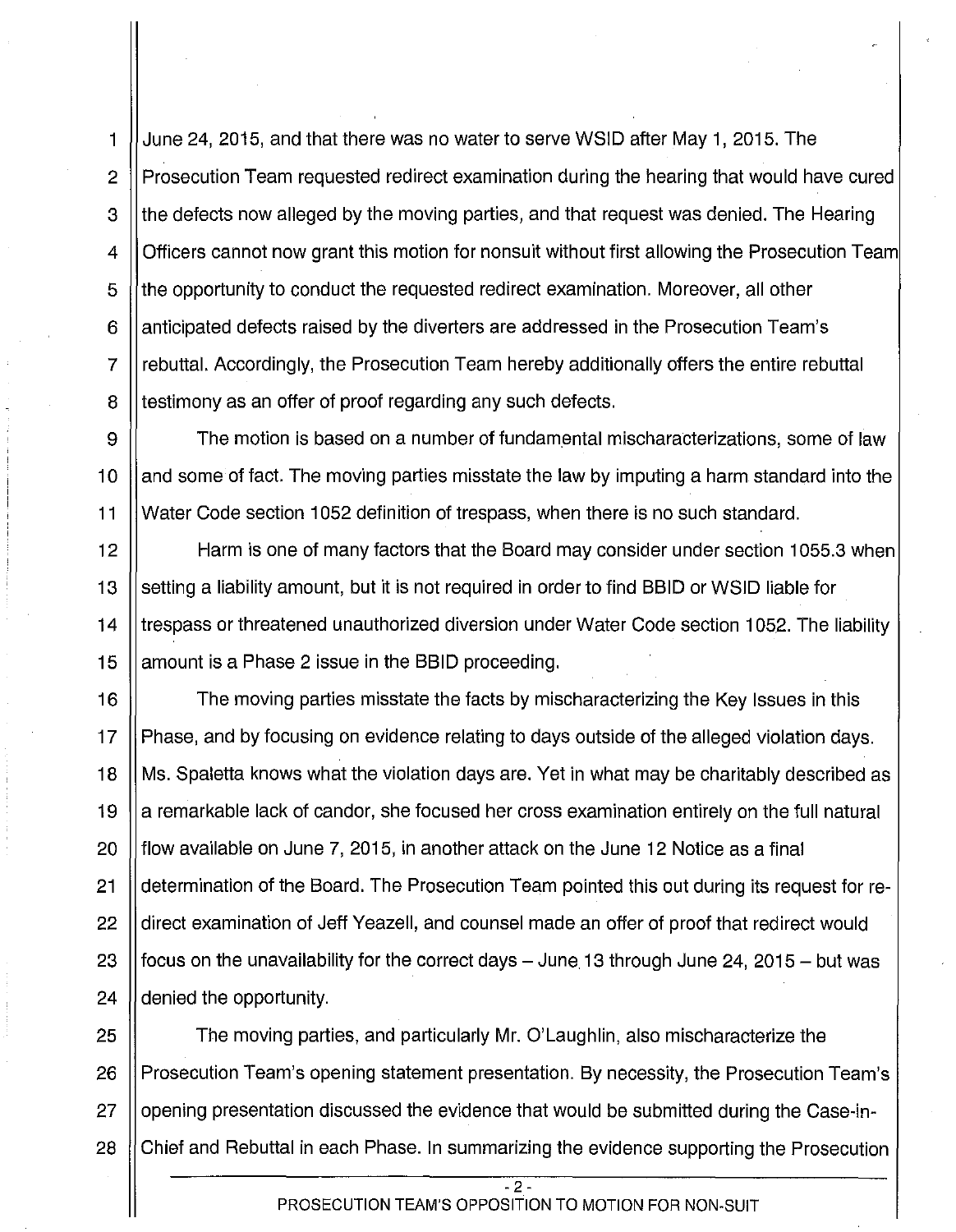1 Team's Phase 1 recommendations, the Prosecution Team's Opening Statement by 2 | necessity referred to all of the evidence, including that to be submitted by other parties.

3 Moreover, Mr. O'Laughlin displayed an extreme lack of candor when he suggested to 4 || Kathy Mrowka during cross examination that Prosecution Team counsel indicated that the  $5 \parallel$  Prosecution Team would demonstrate injury or harm to any party. The Prosecution Team 6 H has reviewed the transcript of the Opening Statement. Counsel never said any such thing.  $7$  || In fact, according to the March 22, 2015, rough transcript, only Mr. O'Laughlin and Ms. 8 | Zolezzi ever mentioned the words "injury" or "harm," except for an occasion when the 9 Hearing Officer says "harm" while clarifying a cross-examination question.

10 ||<br>10 || But it does not even matter what the Prosecution Team said or did not say in the 11 Opening Statement. It only matters what the law is. Section 1052 does not require the 12 | Prosecution Team to demonstrate harm in order to prove a trespass. There is a long list of 13 Board authority on this point. To that end, the Prosecution Team's Opening Statement 14 I stated that the Phase 1 evidence would show that there was no water available for BBID's 15 diversions from June 13 through June 24, 2015, and for WSID's actual or threatened 16  $\parallel$  diversions after May 1. And the evidence does make these showings.

### 17 II. **NONSUITS HAVE NO PLACE IN THESE PROCEEDINGS**

18 These proceedings are administrative enforcement proceedings brought under Water 19 Code section 1052, and Water Code section 1831. According to the most recent Notice of 20 | Revised Schedule, dated January 8, provides that the Key Issues for this Phase 1 are as 21 **il follows:** 

22 |  $\vert$  1. Was the water diverted by BBID from June 13 through June 25, 2015, if 23 || any, unavailable under its claimed pre-1914 appropriative right and all 24 || cther claims of right by BBID?

25 | 2. Was the water diverted by WSID after May 1, 2015, if any, unavailable 26 | under License 1381 and all other claims of right by WSID?

27 | A "nonsuit" has no place in a State Water Board adjudicative hearing. Nonsuits and 28 | dismissals are governed by Title 8 of the Code of Civil Procedure, which applies to "actions"

> - 3 - PROSECUTION TEAM'S OPPOSITION TO MOTION FOR NON-SUIT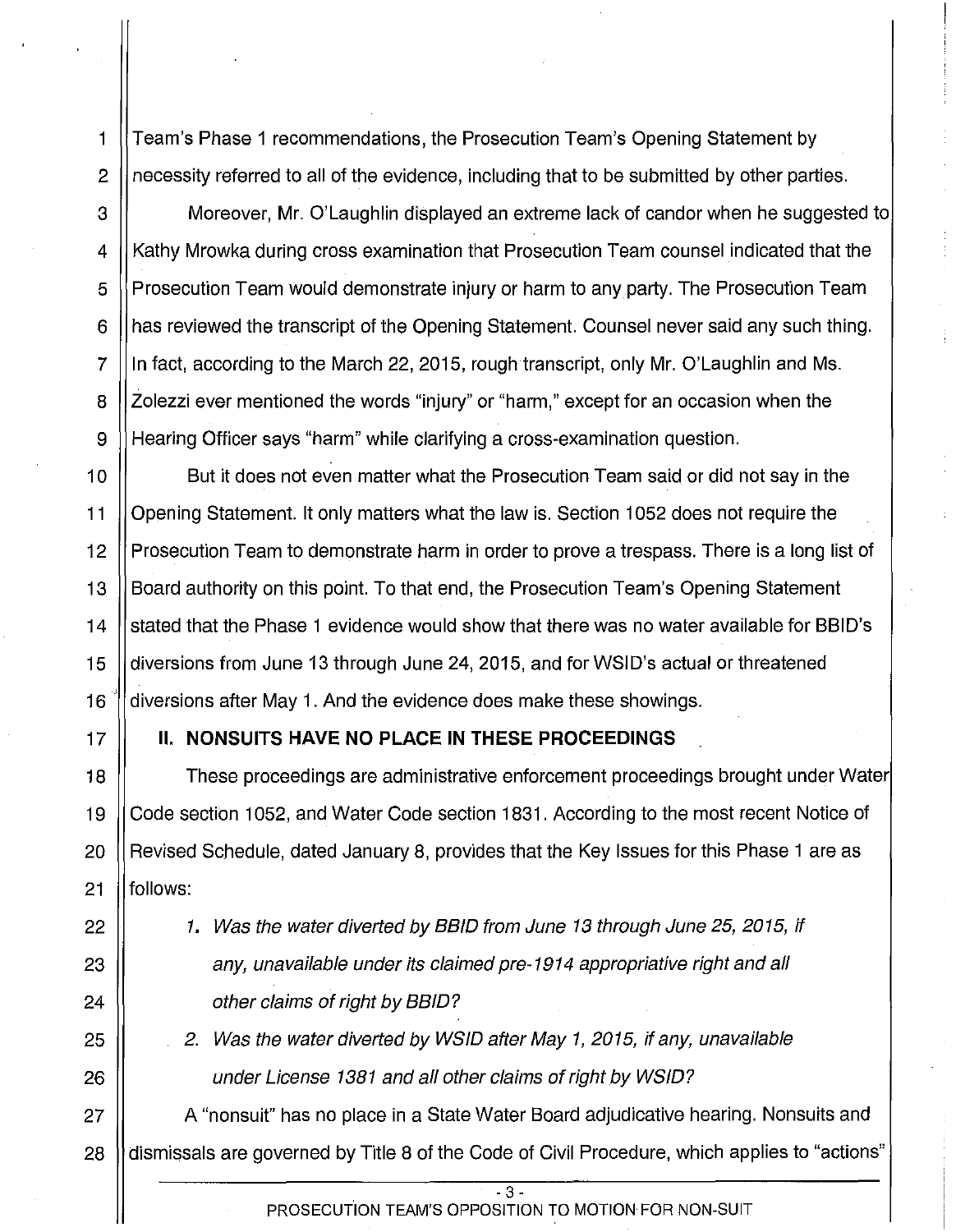1 **H** and "special proceedings." (Cal. Code Civ. Proc. §§22-23.) An "action" is an "ordinary 2 | proceeding in a court of justice." (Cal. Code Civ. Proc. § 22.) A "special proceeding" is every 3 I other proceeding of a civil nature under the Code of Civil Procedure. (Cal. Code Civ. Proc. § 4 | 23.) An administrative proceeding by definition is neither a "civil action" nor a "special 5 || proceeding" of a civil nature. (City of Oakland v. Public Employees' Retirement System 6 (2002) 95 Cai.App.4th 29, 48.) Nonsuits and dismissals do not apply in administrative  $7 \parallel$  proceedings.

8 State Water Board adjudicative proceedings are administrative proceedings. They 9 incorporate certain elements of the Code of Civil Procedure, Evidence Code, and 10 **Administrative Procedures Act, yet they differ in important respects. For the State Water** 11 Board, an "adjudicative proceeding" means "an evidentiary hearing for determination of 12 **facts pursuant to which the State Board or a Regional Board formulates and issues a** 13  $\parallel$  decision." (Cal. Code Regs., tit. 23, § 648, subd. (a).)

14 Except as otherwise provided, all adjudicative proceedings before the State Water 15 **Board shall be governed by regulations in title 23, chapter 1.5 of the Code of Regulations,** 16 chapter 4.5 of the Administrative Procedure Act (commencing with section 11400 of the 17 Government Code), sections 801-805 of the Evidence Code, and section 11513 of the 18 Government Code. (Cal. Code Regs., tit. 23, § 648, subd. (b).)

19 The State Water Board's regulations and applicable sections of the Government 20 Code governing the State Water Board's adjudicative proceedings do not provide for 21 | dismissals, nonsuits, or similar motions. Since there is no procedure for dismissals and  $22$   $\parallel$  nonsuits, granting a motion to dismiss or for nonsuit would be arbitrary and capricious and 23 I without basis in law.

24 | Entertaining a motion to dismiss or for nonsuit is similarly a tremendous waste of time 25 for the State Water Board and for the parties. We have delayed these proceedings by more  $26$  || than one full day for this motion so far.

27 **The Hearing Officers even issued a ruling on procedural matters, on February 18,** 28 Stating on page 7 that "We will not allow the parties to submit a motion for judgment as a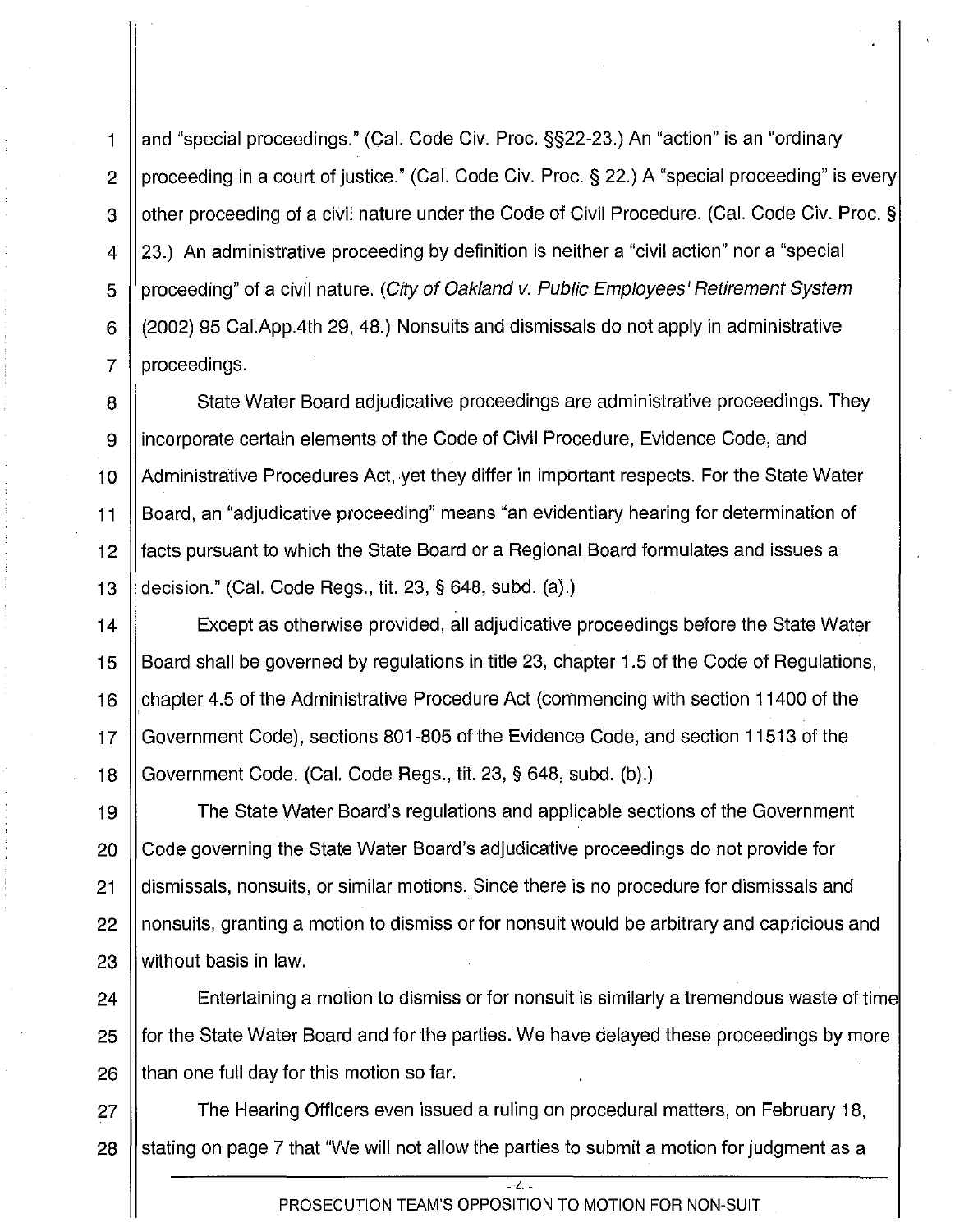1 matter of law during the hearing. Any such motion may be made in writing either in the 2 | party's written opening statement or after the close of the hearing in the party's closing 3 *brief.*"

4  $\parallel$  Given all this, the Prosecution Team asks, "why are we here," arguing this motion? 5 Granting a motion for nonsuit would therefore violate the hearing procedures that the 6 Hearing Officers issued for this hearing. To change the ruling would similarly be arbitrary 7 and capricious and demonstrate that the Hearing Officers are instead proceeding arbitrarily 8 and in the absence of any procedures.

9 | There is no basis to even entertain this motion, so again, the Prosecution Team asks 10  $\parallel$  "Why are we here?"

### 11 Ill. **THE CIVIL STANDARD FOR NONSUITS REQUIRES DEFERENCE TO THE**  12 **PROSECUTION TEAM'S EVIDENCE**

13 If we're going to do this, let's do it right. There are no guiding standards for nonsuit 14 motions in these proceedings. But the Code of Civil Procedure and interpreting cases are 15 llinstructive.

16 | The Code of Civil Procedure, at section 581c, governs nonsuit motions in covered 17 | proceedings. Section 581c, subdivision (a), provides that, only after, and not before, the 18 plaintiff has completed his or her opening statement, or after the presentation of his or her 19 | evidence in a trial by jury, the defendant, without waiving his or her right to offer evidence in 20  $\parallel$  the event the motion is not granted, may move for a judgment of nonsuit. (Code Civ. Proc., 21  $\|\$ § 581c, subd. (a).) The court's power to grant a nonsuit or to direct a verdict are analogous 22  $\parallel$  to the power to grant a motion for judgment notwithstanding the verdict. (Beavers v. Allstate 23  $\parallel$  lns. Co. (1990) 225 Cal.App.3d 310, 327.) While made at different times, these three 24  $\parallel$  motions are analytically the same and governed by the same rules. (Fountain Valley 25 | Chateau Blanc Homeowner's Assn. v. Department of Veterans Affairs (1998) 67 26 (Cal.App.4th 743, 750.) The function of these motions is to prevent the moving defendant 27 from the necessity of undergoing any further exposure to legal liability when there is 28 **i** insufficient evidence for an adverse verdict.

> - 5- PROSECUTION TEAM'S OPPOSITION TO MOTION FOR NON-SUIT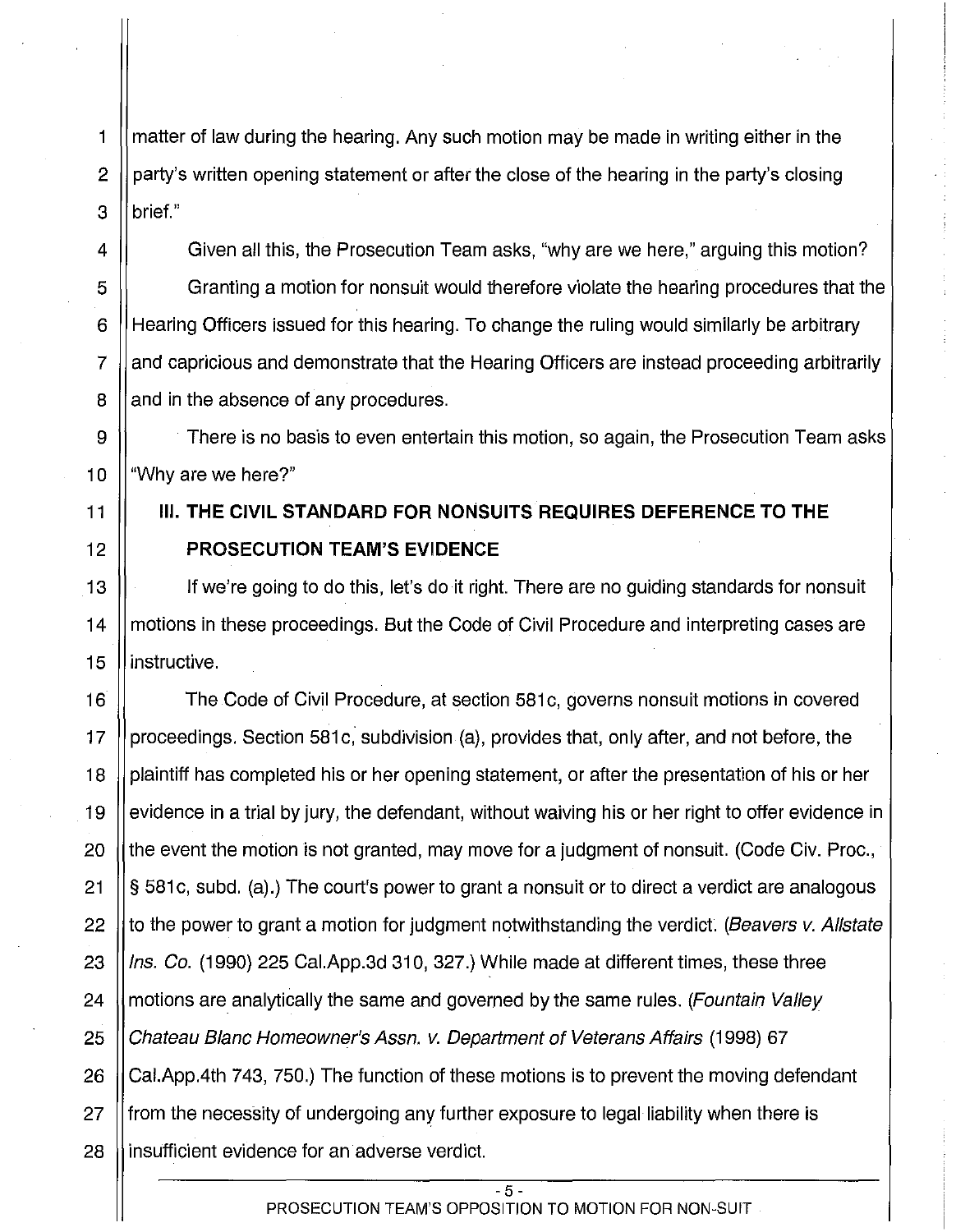1 | That being said, long-settled case law provides that granting a motion for nonsuit is 2 Warranted "when, and only when, disregarding conflicting evidence, and giving plaintiff's  $3$   $\parallel$  evidence all the value to which it is legally entitled, indulging in every legitimate inference 4  $\parallel$  which may be drawn from that evidence, the result is a determination that there is no 5 | evidence of sufficient substantiality to support a verdict in favor of the plaintiff." (Keller v. 6 | Pacific Turf Club (1961) 192 Cal.App.2d 189, 190 (emphasis added); Campbell v. Security 7  $\vert$  Pac. Nat. Bank (1976) 62 Cal. App. 3d 379, 384.)

8 || In considering such a motion for nonsuit, the court must accept as proved all of the 9 facts counsel says he or she expects to prove, and must indulge in all favorable inferences 10 || reasonably arising from those facts. (Smith v. Roach (1975) 53 Cal.App.3d 893, 897.) A 11 court may properly enter a nonsuit only if the evidence, viewed most favorably to the plaintiff 12 || with all conflicts resolved and all legitimate inferences drawn in the plaintiff's favor, does not 13 Support a verdict for the plaintiff. (Ayer v. Boyle (1974) 37 Cal.App.3d 822, 828.) All conflicts 14 | must be resolved in favor of the plaintiff, and if different conclusions or inferences can be 15 | reasonably drawn from the evidence the court still must adopt those conclusions and 16 | inferences which are favorable to the plaintiff. (Libby v. Conway (1961) 192 Cal.App.2d 865,  $17 \mid 868.$ 

18 The evidence most favorable to plaintiff must be accepted as true. Conflicting 19 evidence must be disregarded, including *evidence brought out on cross-examination of* 20 | plaintiff's own witnesses. [Miller v. Los Angeles County Flood Control Dist. (1973) 8 C3d 21 **689, 700, 106 CR 1, 8, fn. 10** 

22  $\parallel$  So, if we are going to do this right, the Hearing Officers must disregard any conflicting 23  $\parallel$  evidence proffered during the cross-examination, and give every indulgence to the 24 | Prosecution Team's Case-in-Chief evidence.

25 The Prosecution Team's Phase 1 Case-in-Chief evidence easily meets this standard 26  $\parallel$  with respect to the relevant questions, that is, whether water was available for BBID's 27 diversions under its pre-1914 rights from June 13 through June 24, 2015, and for WSID's 28 diversions and threatened diversions starting May 1, 2015.

> - 6- PROSECUTION TEAM'S OPPOSITION TO MOTION FOR NON-SUIT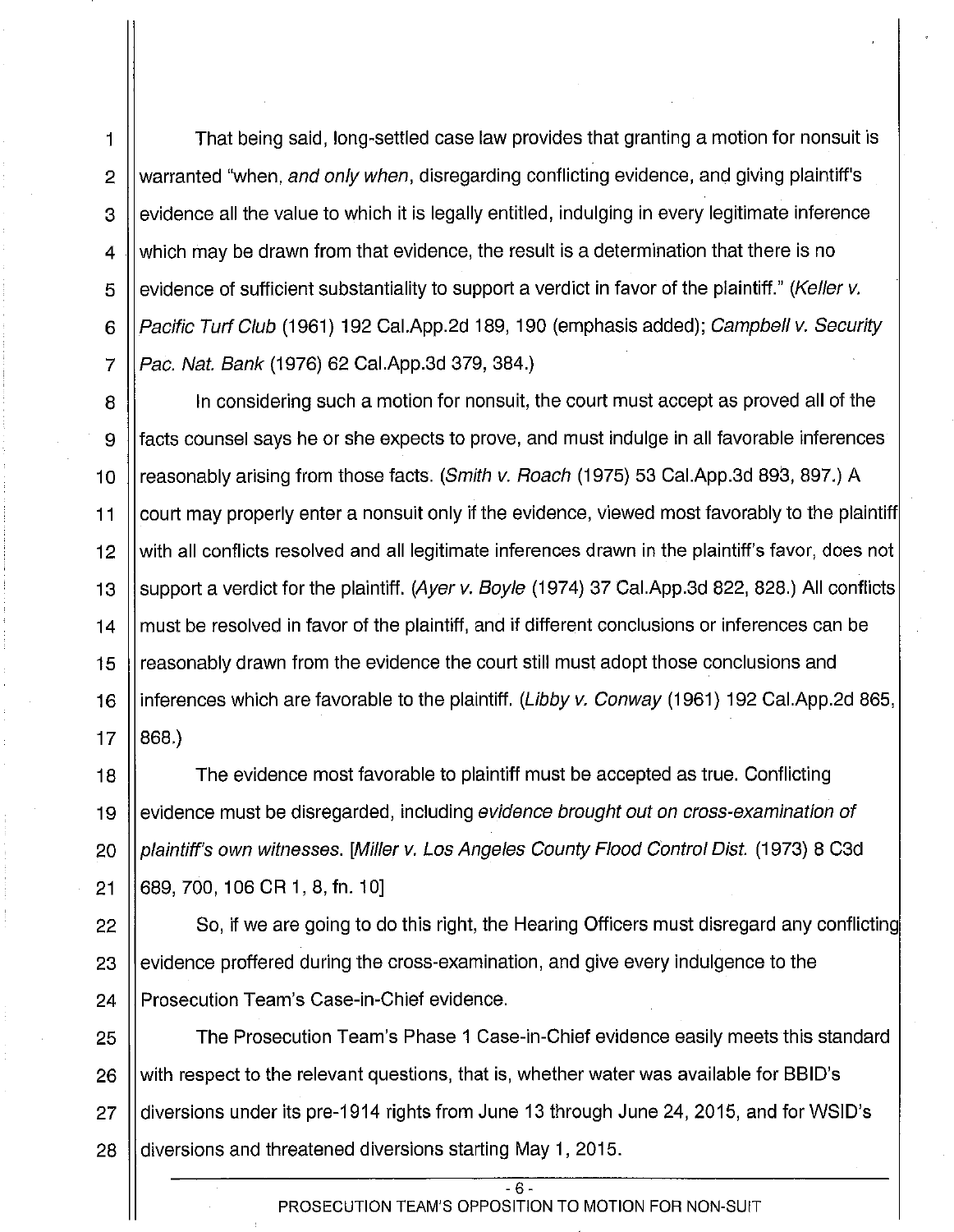## 1 IV. **THE PROSECUTION TEAM MUST BE GRANTED THE OPPORTUNITY TO**  2 **CORRECT DEFECTS UPON THIS REQUEST**

3 According to the California Practice Guide, Civil Trials & Evidence, Chapter 12-B, 4 || Section 12:223, "In response to a motion for nonsuit, plaintiffs have the *right*, upon request, 5  $\parallel$  to reopen to remedy defects raised by the nonsuit motion: '(I)t is the trial court's duty, if so 6 F requested, to permit the plaintiff to reopen his case and introduce further evidence ...' 7 [Charles C. Chapman Building Co. v. California Mart (1969) 2 CA3d 846, 858, 82 CR 830, 8 | 838 (emphasis added); Huang v. Garner (1984) 157 CA3d 404, 416, 203 CR 800, 807 9 (disapproved on other grounds in Aas v. Sup. Ct. (William Lyon Co.) (2000) 24 C4th 627, 10 648-649, 101 CR2d 718, 734); R & B Auto Ctr., Inc. v. Farmers Group, Inc. (2006) 140 11 CA4th 327, 340, 44 CR3d 426, 437 (citing text)]"

12 | So, if we're going to do this right, and if the Hearing Officers are even remotely 13 inclined to grant the motion, the Prosecution Team must be given an opportunity to cure any  $14$  | purported defects in the evidence.

15 To that end, the Prosecution Team hereby renews its request for redirect 16 | examination of Jeff Yeazell, Brian Coats and Kathy Mrowka, in order to correct any such 17 defects and to introduce further evidence demonstrating that there was not water available 18 for these defendants' right during the relevant violations periods.

19 The Prosecution Team makes this request with a specific offer of proof that redirect 20 || of Mr. Yeazell will demonstrate that the 740 cfs of demand reduction in Ms. Spaletta's cross-21 examination hypothetical is not based in any fact presented by the evidence. More 22 Il importantly, the Prosecution Team will show that the addition of 2,252 cfs to the Daily FNF 23 | calculated data, whether combined with Ms. Spaletta's proffered 740 cfs demand reduction, 24 | or whether combined with the actual demand reduction requested by outside commenters, 25 || will not provide supply to BBID's pre-1914 priority during June 13 through June 24, and will 26  $\parallel$  not provide supply to WSID at all after May 1.

27 || The same evidence will demonstrate that these adjustments, if made to the June 7 28 | Full Natural Flow calculation that was the subject of Ms. Spaletta's cross-examination

> - 7- PROSECUTION TEAM'S OPPOSITION TO MOTION FOR NON-SUIT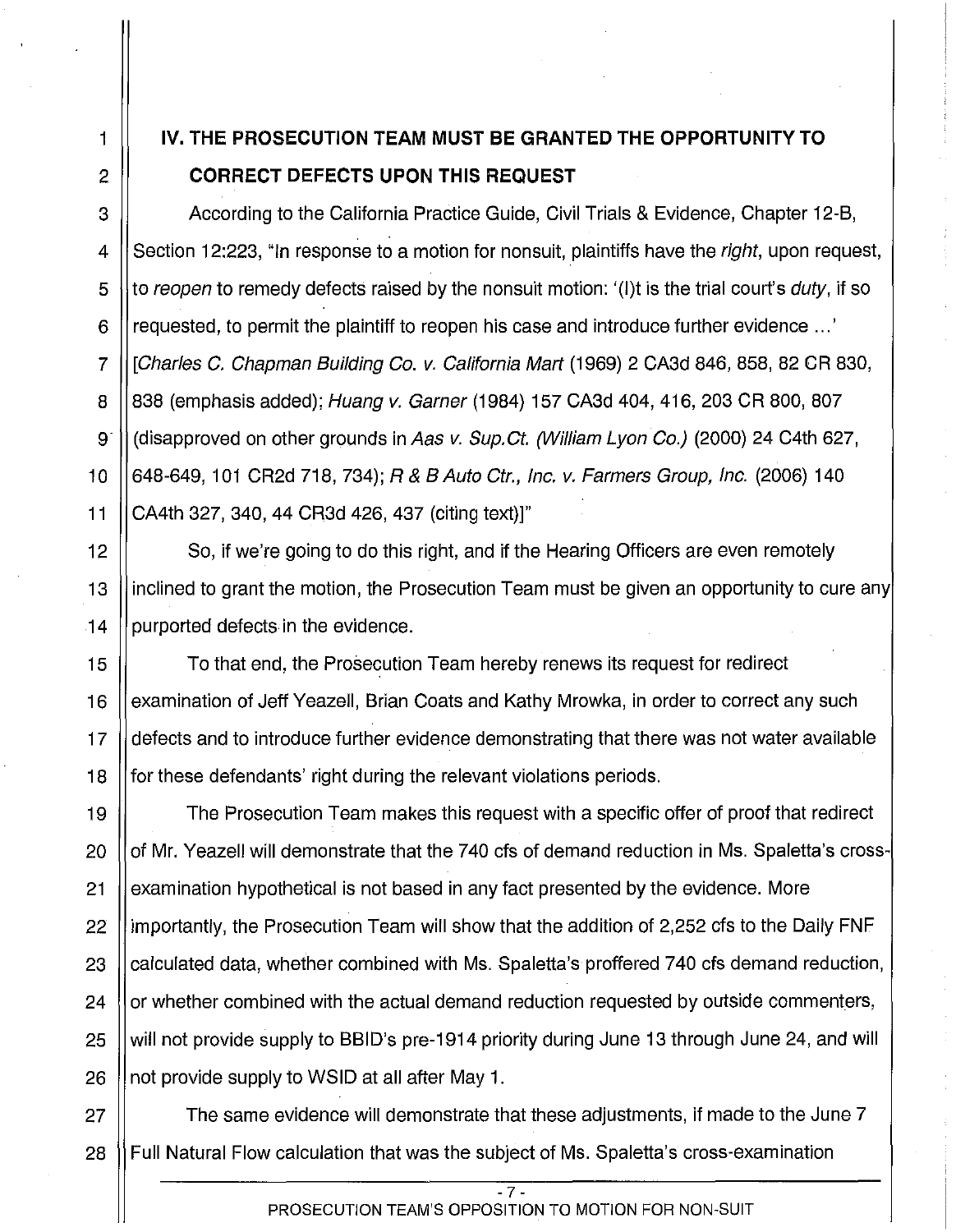1 hypothetical, would not have changed the analysis or determinations regarding 2  $\parallel$  unavailability after June 12.

3 | In addition, the Prosecution Team makes the following offer of proof that its rebuttal 4  $\parallel$  testimony also demonstrates that using the actual 2015 Information Order demand data 5 | provided by the respondents to that Order, will not move the needle sufficiently to show that 6 **BBID** or WSID had water available for their actual or threatened diversions.

7 And, the Hearing Officers cannot now grant this motion based on any defects alleged 8 by the cross-examining parties, because those alleged defects are all addressed in the 9 || Prosecution Team's rebuttal. The Prosecution Team hereby offers the entire rebuttal 10 Itestimony as an offer of proof regarding any such defects.

### 11 V. **WATER CODE SECTION 1052 DOES NOT REQUIRE HARM FOR TRESPASS**

 $\parallel$  The moving parties' primary mischaracterization of the standards governing these  $\parallel$  proceedings is the claim that the Prosecution Team must demonstrate harm to some  $\parallel$  specific senior water right holder in order to demonstrate trespass against BBID. That is 15 Simply not required under Water Code section 1052.

16 Water Code section 1052, subdivision (a) prohibits unlawful diversions: "The 17 diversion or use of water subject to this division other than as authorized in this division is a 18 I trespass." Harm to other diverters is not an element. "Trespass" is subject to penalty "as 19 defined in this section." (Water Code § 1 052(c).) Common law definitions of trespass do 20  $\parallel$  not apply.

**As directed in the BBID matter, the Prosecution Team has briefed the applicability of**  $\parallel$  this section to even pre-1914 rights. The recent court decisions in Millyiew County Water 23 ||District v. State Water Resources Control Board (2014) 229 Cal.App.4<sup>th</sup> 879, and in Young  $\, \parallel$ v. *State Water Resources Control Board* (2013) 219 Cal.App.4<sup>th</sup> 397, demonstrate that  $\parallel$  although the Board may not regulate pre-1914 rights, it may take enforcement action || against such right claimants who divert in excess of their rights.

27 | The San Joaquin Tributaries Authority (SJTA) alleges at page 6 of its Pre-Hearing 28 Brief of Legal Issues that "the State Water Board cannot step into the shoes of a water right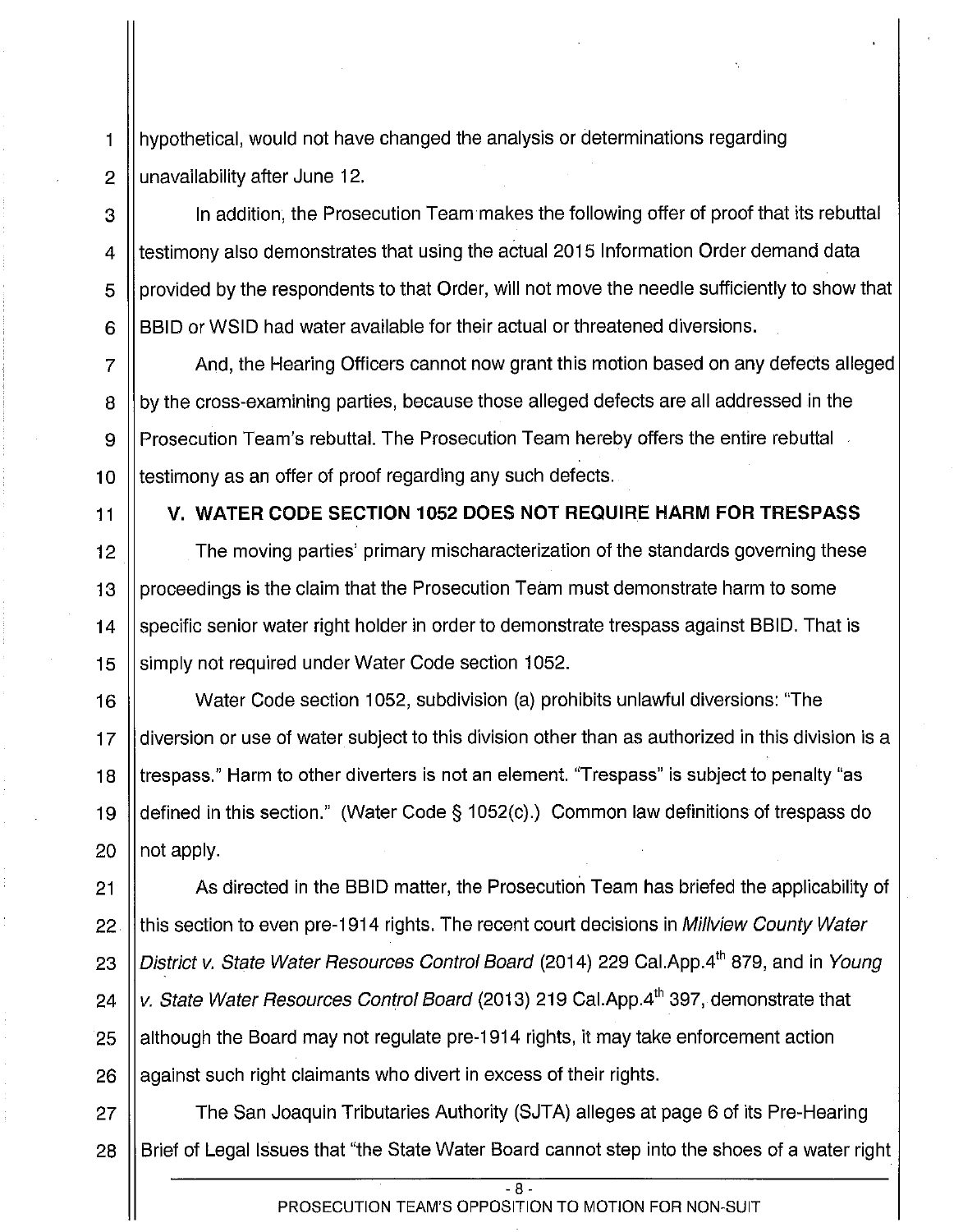1 || holder and represent their interests against other pre-1914 water right holders," citing Young 2  $\left\vert v\right\rangle$  State Water Resources Control Board, (2013) 219 Cal. App. 4th 397, 405 (as modified 3 (Sept. 20, 2013).)

4 II The Young case does not support SJTA's proposition. To the contrary, on the very 5 Supage of the opinion the SJTA cites, the court agreed with the State Water Board that "Put" 6 S is imply, the claim that a diversion is authorized under riparian or pre-1914 right is no 7 different from any other argument that there has been no unauthorized diversion; the 8 | argument does not deprive the State Water Board of the authority to determine whether an 9 | unauthorized diversion has in fact occurred or is threatened." (*ld.*)

10  $\parallel$  The unauthorized diversion or use of water is a trespass against the state. (People v. 11 Shirokow (1980) 26 Cal.3d 301, 304.) No specific showing of harm against a specific party 12 is required. In an ACL involving the diversion and use of water during Term 91 curtailments, 13 || the State Water Board was not required to make an express finding that the water users' 14 diversions would cause the Projects to release stored water to offset the impact of their 15 | diversions on water quality in the Delta. (Phelps v. State Water Resources Control Bd. 16 | (2007) 157 Cal.App.4th 89, 105.) On appeal, the Third District Court of Appeal observed 17 Ithat nothing suggested the State Water Board intended to condition imposing Term 91 on 18 the possible impact of a particular permittee's or licensee's diversion on water quality during 19 || the curtailment period.  $(dd)$ 

20 | All State Water Board decisions following hearings on administrative civil liability 21 complaints going back at least ten years have consistently held that harm or injury to 22 Sepecific parties is not a factor in determining whether or not a diverter has committed a 23 I trespass, and have appropriately limited any discussion of harm to considering factors 24  $\parallel$  setting the amount of administrative civil liability. These cases are:

25 • In the Matter of Draft COO and ACLC Against Lake Arrowhead Community 26  $\parallel$  Services Dist., WR-2006-001, p. 18. In this case, the Board found that the 27 || unauthorized diversion may have resulted in injury to water users in the 28 Mojave watershed, although there was no evidence of specific injury. The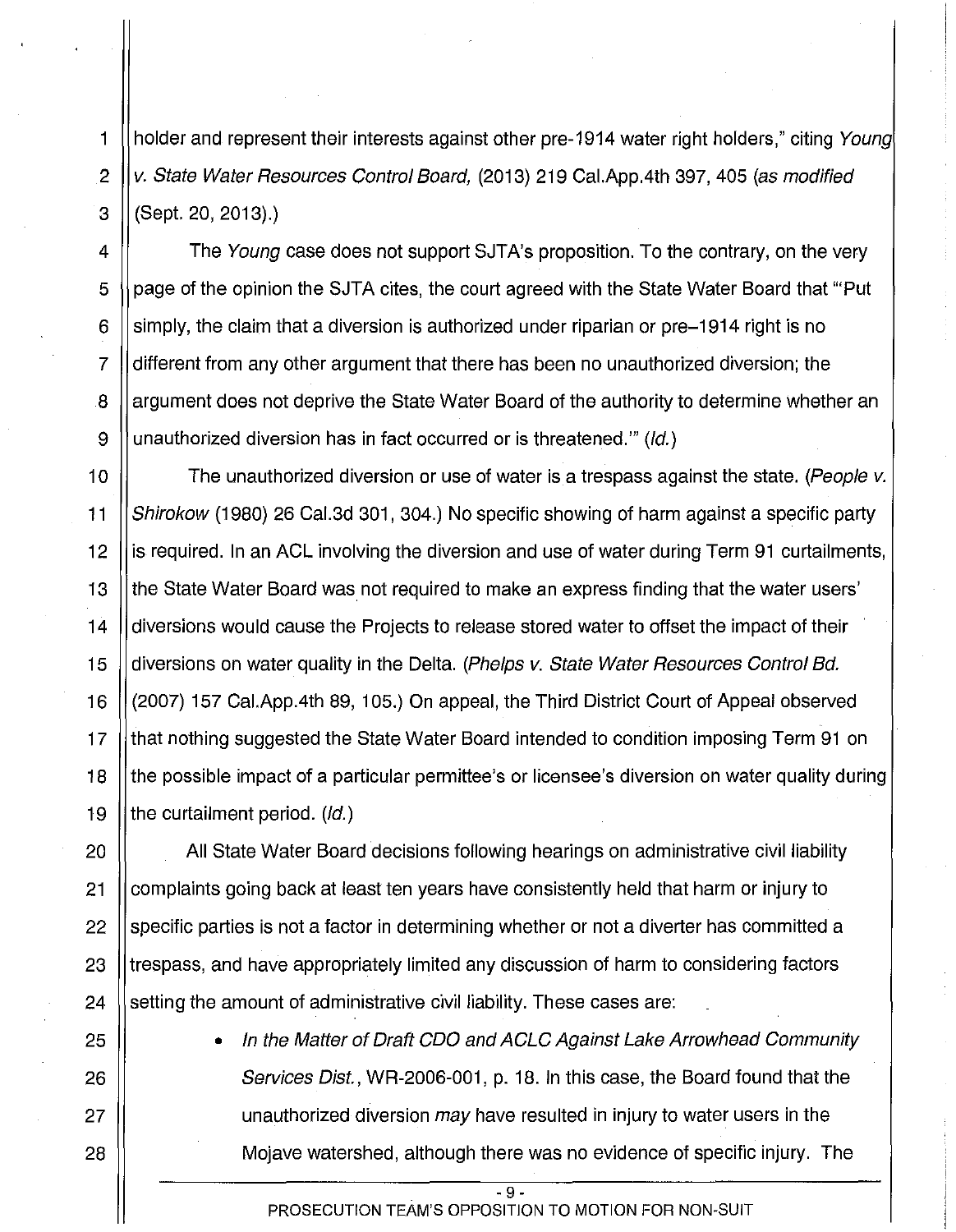| 1              | Board applied harm only in calculating the penalty.                                             |  |
|----------------|-------------------------------------------------------------------------------------------------|--|
| 2              | In the Matter of Draft CDO and ACLC Against North San Joaquin Water<br>$\bullet$                |  |
| 3              | Conservation Dist., WR-2008-0017, p. 15;                                                        |  |
| 4              | In the Matter of Draft CDO and ACLC Against The Vineyard Club, Inc., WR-<br>$\bullet$           |  |
| 5              | 2008-0015, p. 10);                                                                              |  |
| 6              | Vineyard Club and North San Joaquin Water Conservation District both held that                  |  |
| $\overline{7}$ | permit term violations are unauthorized diversions, and thus trespasses, even though there      |  |
| 8              | was no evidence of specific injury to anyone.                                                   |  |
| 9              | In the Matter of Draft CDO and ACLC Against Robert Mann., WR-2015-0025,                         |  |
| 10             | p. 7. In this case, the Prosecution Team specifically alleged that unauthorized                 |  |
| 11             | diversion is a trespass against the state, and the Board agreed. The Board                      |  |
| 12             | only looked to harm for the penalty calculation, and even then noted that there                 |  |
| 13             | was no evidence of actual harm to any senior right holders. The Board                           |  |
| 14             | properly took official notice of the existence of senior rights in the watershed                |  |
| 15             | by noting that such records were publicly available on the Board's Electronic                   |  |
| 16             | Water Rights Information Management System.                                                     |  |
| 17             | None of these cases addressed injury or harm to a specific party when determining               |  |
| 18             | liability. In its search, the Prosecution Team has been unable to find any administrative civil |  |
| 19             | liability requiring proof of injury or harm to a specific party as an element of trespass under |  |
| 20             | Water Code § 1052.                                                                              |  |
| 21             | The only relevant section of the Water Code addressing harm in this matter is section           |  |
| 22             | 1055.3, which states, "In determining the amount of civil liability, the Board shall take into  |  |
| 23             | consideration all relevant circumstances, including but not limited to, the extent of harm      |  |
| 24             | cause by the violation, the nature and persistence of the violation, the length over which the  |  |
| 25             | violation occur factors, and the corrective action, if any, taken by the violator.              |  |
| 26             | But Water Code section 1055.3 is not relevant for this motion because the <i>amount</i> of      |  |
| 27             | civil liability is a BBID Phase 2 issue. The Prosecution Team has not presented any             |  |
| 28             | evidence to that point, and we were instructed that we did not even need to make a minimal      |  |
|                | $-10-$                                                                                          |  |
|                | PROSECUTION TEAM'S OPPOSITION TO MOTION FOR NON-SUIT                                            |  |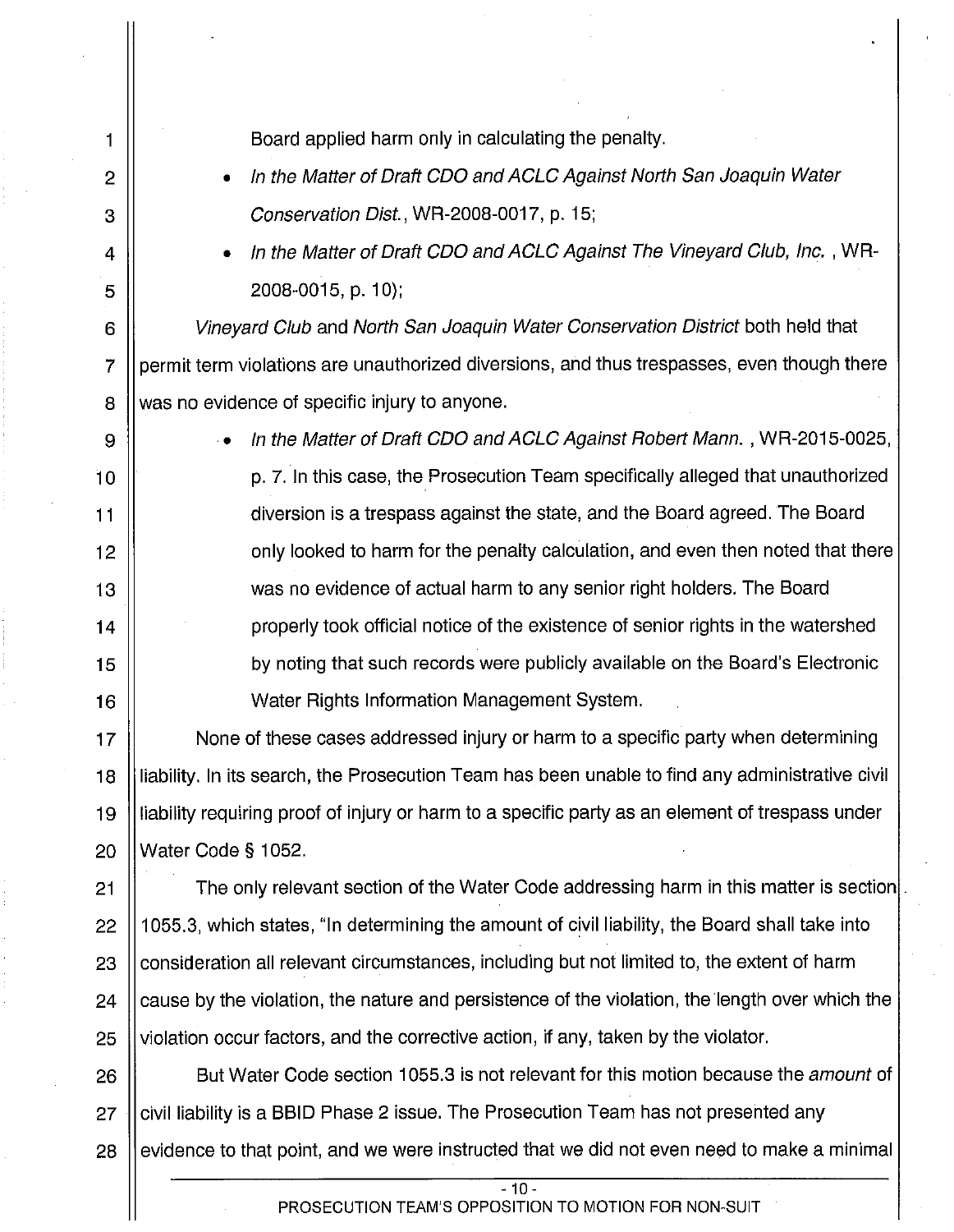1 showing of BBID's actual diversions and the proposed penalty in Phase 1.

2  $\parallel$  Protecting the "priority system" is not just something in the abstract. Protecting the 3 | priority system protects all of the right holders senior to BBID and WSID, it protects the 4 State water supply, and preserves the orderly administration of water rights.

# 5 VI. **ALL EVIDENCE DEMONSTRATES THAT THERE WAS NO WATER AVAILABLE**  6 **TO SERVE BBID'S RIGHT FROM JUNE 13 THROUGH 24,2015, OR WSID;S**  7 **RIGHT AFTER MAY 1, 2015**

8 Even if a motion for a nonsuit were applicable to this proceeding (and it is not) as 9 | outlined above, the relevant standard holds that in considering such a motion, the court 10 || must accept as proved all of the facts the Prosecution Team has offered or expects to 11 prove, and must indulge in all favorable inferences reasonably arising from those facts. 12 (Smith, supra, (1975) 53 Cai.App.3d 893 at 897.) The consequence of this is that the 13 Hearing Officers must assume to be true all facts that are both offered by the Prosecution 14 | Team, and all facts expected to be offered by the Prosecution Team. That is, the Hearing 15 | Officers must allow both for the redirect examination of Jeffrey Yeazell and Brian Coats on 16 || the adjustments to the Daily Full Natural Flow and demand data on which he was cross 17  $\parallel$  examined, and the Hearing Officers also must allow consider the Prosecution Team's 18 *I* rebuttal evidence.

19 | All of the evidence offered by the Prosecution Team, both in its written direct and 20 || rebuttal testimony, demonstrates that under any manipulation of the data suggested by 21 **BBID** or WSID and the other parties, there was still not enough water to satisfy BBID and 22 || WSID's rights during the June 13-15 time period.

- 23 | The written evidence presented demonstrates the following: 24  $\parallel$  As testified by Brian Coats in his direct written testimony (WR-9):
- 25 || For the supply curve in each watershed, staff relies upon DWR's full natural 26 || flow Bulletin 120 forecasts which are forecasts that predict full natural flow of 27 | water at stations that provide the largest impact to a river's supplies. (WR-28 9/WSID-171, para. 30)

- 11 - PROSECUTION TEAM'S OPPOSITION TO MOTION FOR NON-SUIT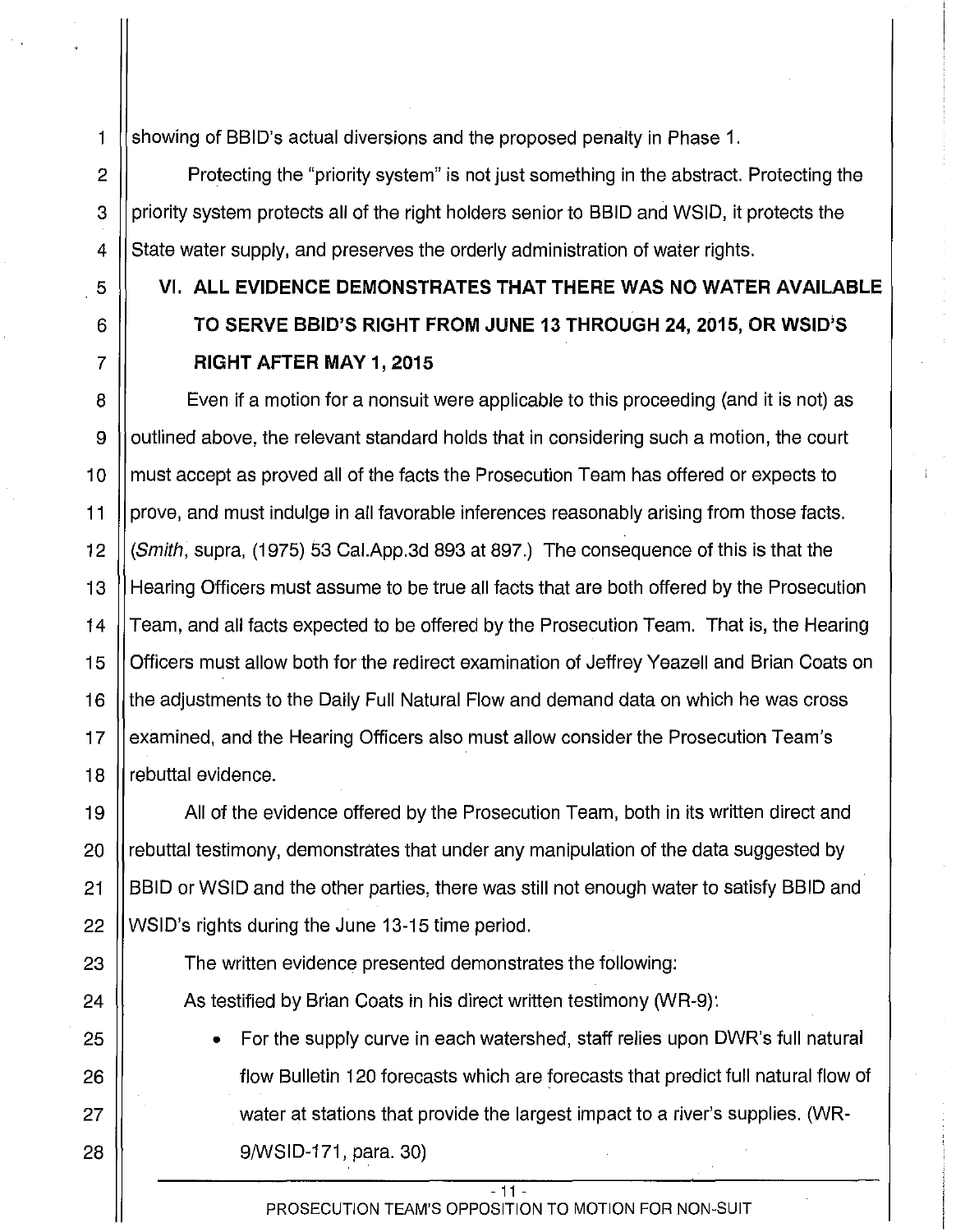• This is to be contrasted with DWR's Daily full natural flow data which are not forecasts of future water availability, but calculations performed by DWR of the amount of available water on days past using stream gage values, known upstream diversions and reservoir data such as changes in storage and posted evaporation numbers. Staff only use DWR to determine which FNF monthly forecast is tracking closest to reality for purposes of predicting future full natural flows, or when the Daily FNF values are higher than the monthly forecast, since a higher water supply is of more benefit to the diverters. (WR-9/WSID-171, paras. 34, 38, 45}

1

2

3

4

5

6

7

8

9

10

11

12

13

14

15

16

17

18

19

20

21

22

23

24

25

26

27

28

• For example, for the San Joaquin tributary analysis in the summer of 2015, the May B120 monthly forecast (WR-109, page 4) for the Stanislaus, Tuolumne and Merced Rivers in August and September was zero for the 50% through the 99% exceedance percentages. However, the daily FNF, while low, was above zero for some days so staff used the daily trend as a supply estimate. (WR-9/WSID-171, para. 41)

• Division staff held a meeting with Delta stakeholders on May 12, 2015 (WR-80) to consider proposals for the addition of data on return flows and other additional supply sources. During that meeting, stakeholders, some of whom are supporting the SJTA's motion, indicated that applying a 40% reduction to the reported irrigation demand for the Delta would be appropriate to address net irrigation demand. In order to give every benefit to the diverters, staff applied this 40% demand reduction by either increasing the available supply, through an adjustment, or by reducing the reported demand. (WR-9/WSID-171, para. 47)

• In addition, following direction in the 1977 Dry Year Report (WR-79), staff added additional supply owing to return flows from the valley floor. Page 6 of the Appendix to the 1977 Drought report specifies varying percentages by month of return flow for the San Joaquin River watershed. Page 4 of WR-79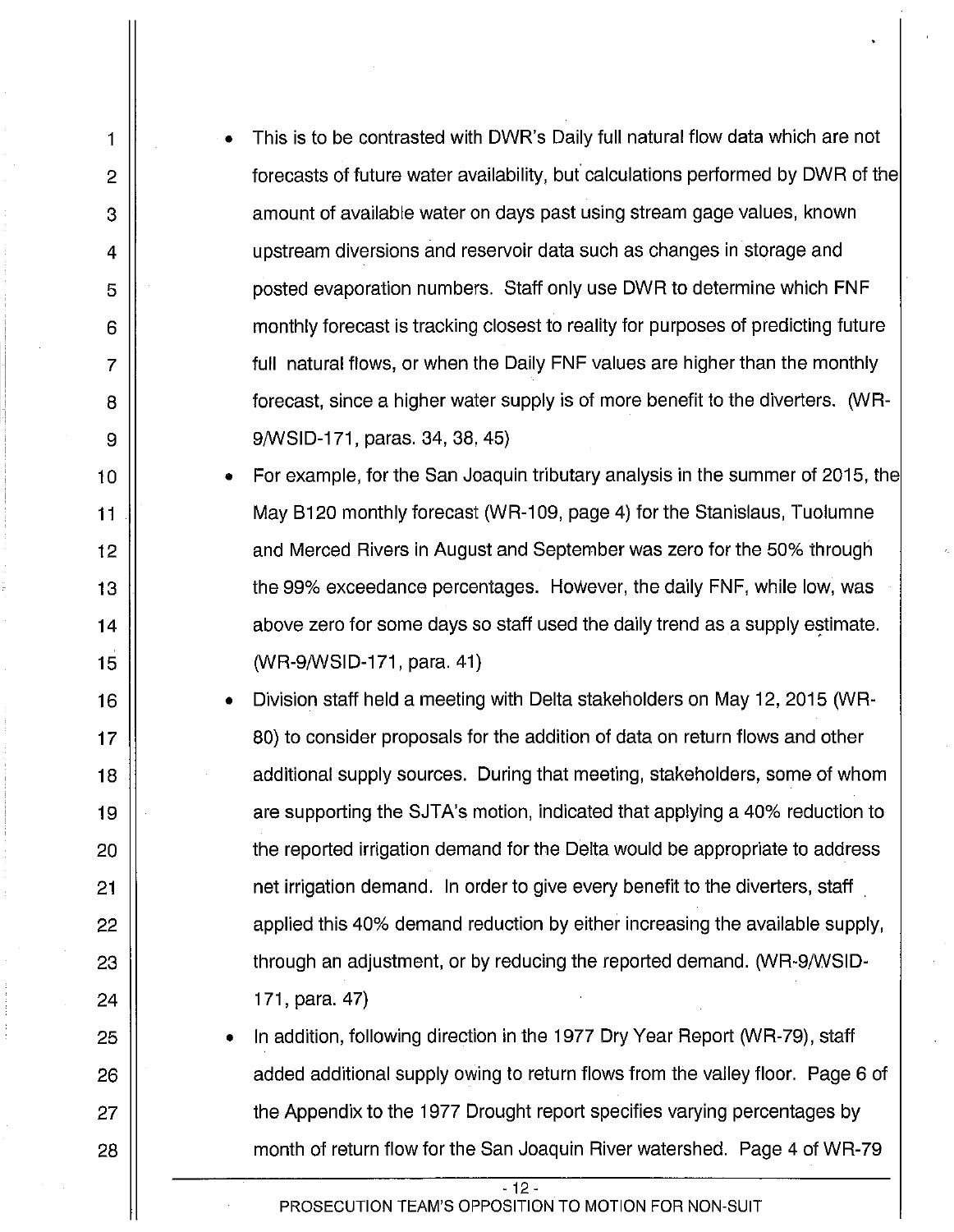shows that the 1977 Report did not allocate any return flows for the Sacramento River. (WR-9/WSID-171, para. 48)

- Additional supply was further added for smaller tributaries pursuant to DWR's Bay Delta Office 2007 Report titled "California Central Valley-Unimpaired Flow Data". (WR-9/WSID-171, para. 49)
- Using the reported demands for either 2014 for the informational order recipients or the 2010-2013 four-year average for all others, WR-78 is the supply demand analysis for the San Joaquin River watershed with the prorated Delta demand dated August 19, 2015. As shown, after June 12, 2015, the daily full natural flow dropped quickly into the riparian demand confirming the lack of available water. (WR-9/WSID-171, para. 49)
- WR-47 dated April 29, 2015, depicts the conditions at the time of the May 1, 2015 Notice applicable to WSID. There is insufficient supply to serve all post-1914 water rights between the 90% and 99% forecast points (blue and violet dots) with the daily FNF trending closer to the 99% forecast line, which means there is only a 1% chance that the forecast may be wetter. (WR-9/WSID-171, para. 69)
- WR-48 dated June 10, 2015, depicts the conditions at the time of the June 12, 2015 Notice applicable to BBID and demonstrates the combined daily FNF data trending downward at  $~11,000$  cfs and the B120 monthly forecast even lower at ~9,000 cfs. Since the daily FNF was higher, staff based its decision to issue the notice on the daily FNF supply trend, which was about 2,000 cfs less than the demand reported through the 1902 priority year, never mind the 1914 priority year. (WR-9/WSID-171, para. 70)
- WR-52 dated August 19, 2015, also depicts the conditions in the combined Sacramento/San Joaquin watersheds, but just over two months later. It shows that the daily FNF [to which Ms. Spaletta argues 2,252 cfs should be added] dropped precipitously in mid-June down to the riparian level of demand before

27 28

1

2

3

4

5

6

7

8

9

10

11

12

13

14

15

16

17

18

19

20

21

22

23

24

25

26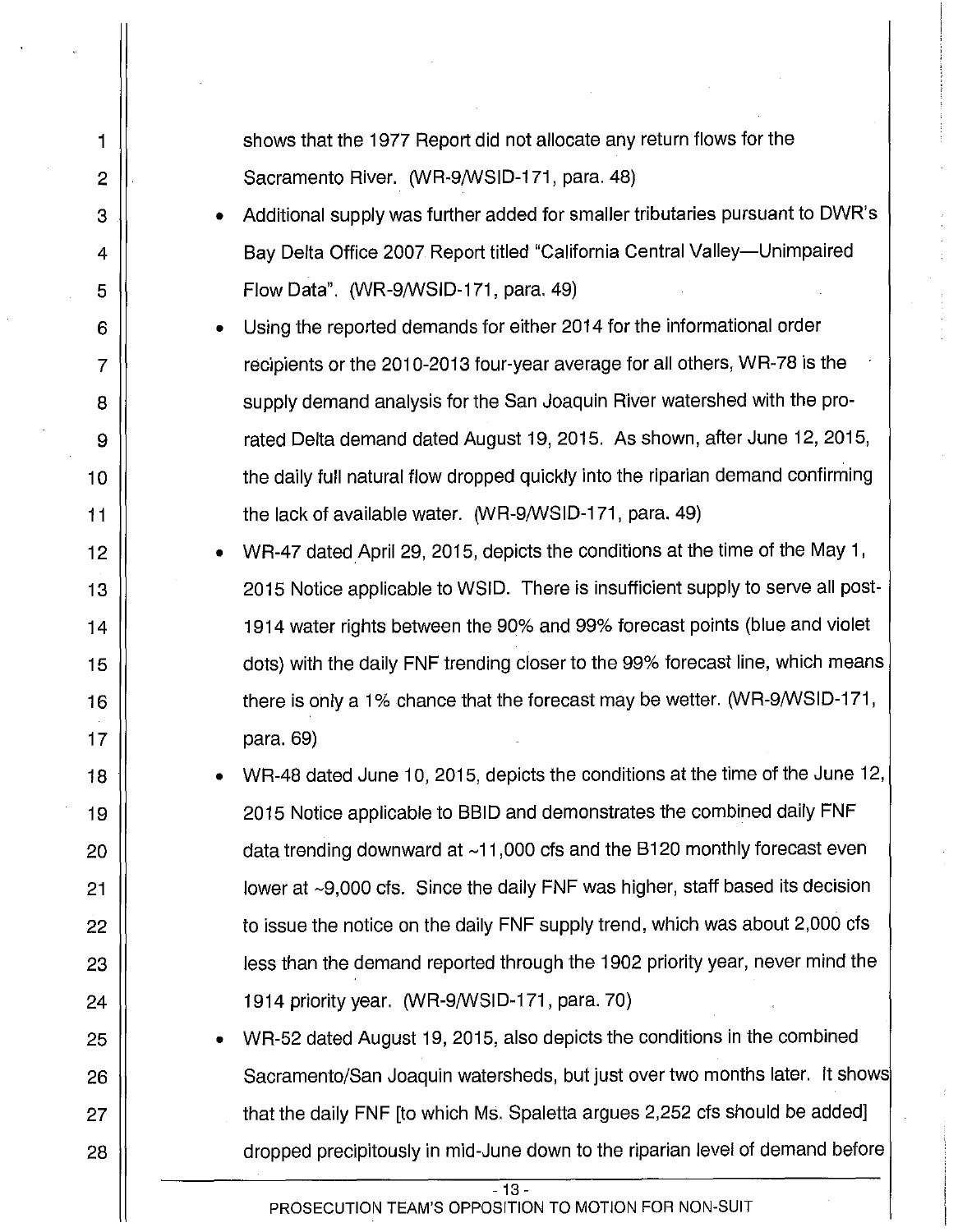1 July 1. The abrupt mid-June drop in daily FNF into the riparian demand area 2 | shows nowhere near enough water to satisfy the remaining pre-1903 water 3 right demands; thus confirming no water was available for BBID from June 12 4 || cnwards. (WR-9/WSID-171, para. 70) 5 • WR-81 dated October 7, 2015, further confirms staff's analysis by comparing 6 || the upstream flow at Vernalis, as measured by a gage, to the pro-rated 7 downstream senior Delta demand which included the 1902 and earlier prea 1914 and riparian users. The comparison showed that measured flow at 9 | Vernalis was insufficient to serve the pro-rated remaining senior demand for at 10 least the June 13 through June 25 time period. This same chart demonstrates 11 **that no water was available to serve WSID at any time after May 1, 2015.** 12 || WR-9/WSID-171, paras. 72, 73) 13 Mr. Coats' written rebuttal testimony (WR-210) confirmed that BBID and WSID either 14  $\parallel$  misunderstand staff's analysis, or their criticisms do not change the result: 15 | **•** Daily FNF values are used by staff to determine which B120 forecast to use, 16 ||<br>16 and are not ordinarily used as supply data since it only provides data for the 17 ||<br>
day in question, and does not provide a forecast of water to be expected. An 18 ||<br> **18 ||** exception would be in the case where the Daily FNF is greater than the 19 forecasted 8120 value, in which case the Daily FNF trend is used as the total 20  $\parallel$  supply so as to give the diverters all benefit of the doubt. (WR-210, p. 3) 21 **Fig. 21** • While staff may not have added downstream contributions to FNF values, staff 22 | also did not subtract from FNF values to account for downstream depletions 23  $\parallel$  such as evapotranspiration and seepage losses. (WR-210, p. 3). Thus, while 24 | Ms. Spaletta or Mr. Bonsignore argue that additions should be made to Daily · 25 FNF values, they ignores the reality that nature also requires depletions to be 26 || accounted for, which staff omitted from the accounting so as to benefit the 27 || diverters. (WR-210, p. 6). 28 || • While staff could have adjusted the Daily FNF levels with a daily-averaged  $-14$ PROSECUTION TEAM'S OPPOSITION TO MOTION FOR NON-SUIT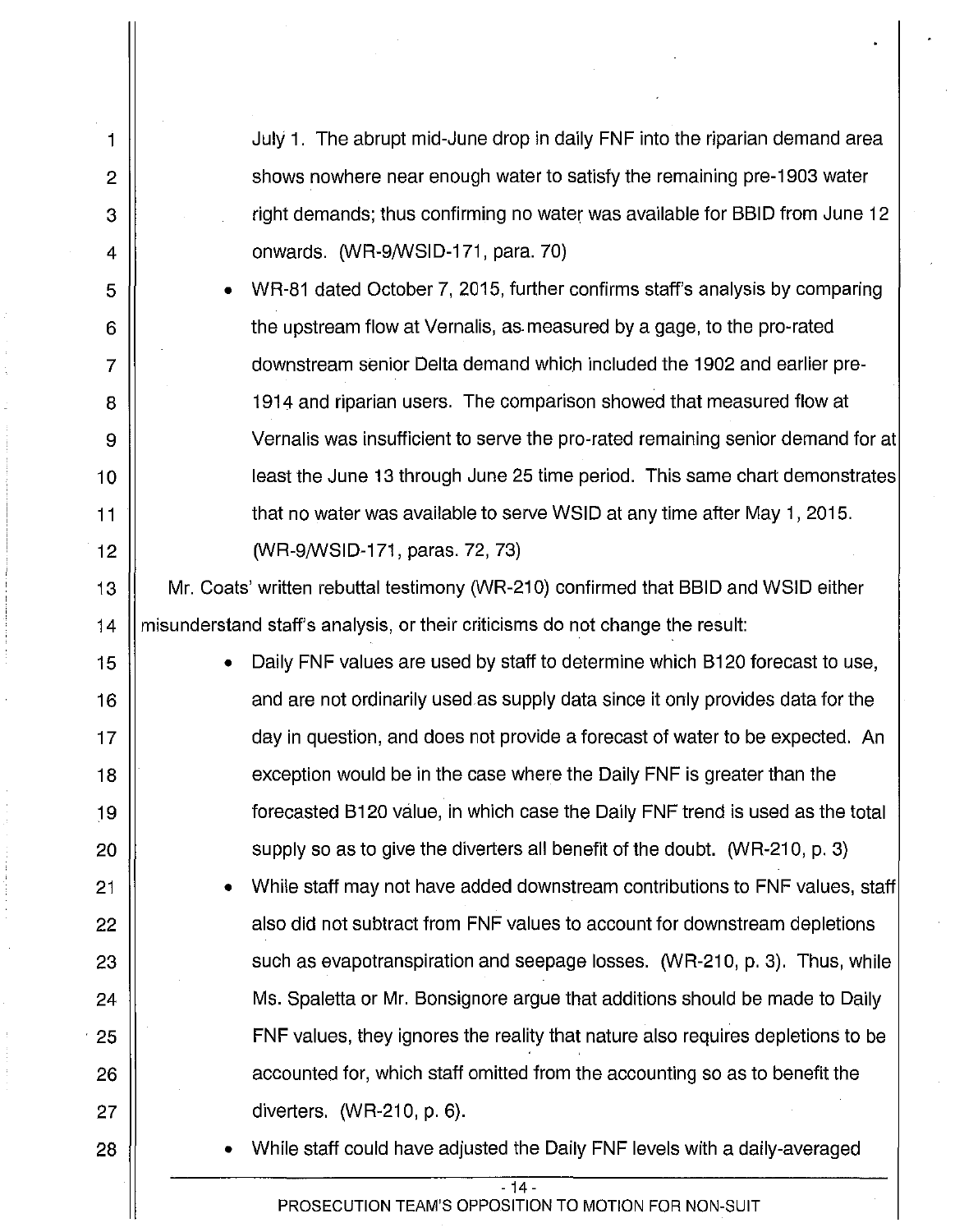return flow credit, it would have also had to counter with daily-averaged depletion losses. Since the Daily FNF was trending between the 50-90% forecasts, and staff based its decision using the more generous 50% supply forecast, any net adjustments to the Daily FNF, after taking into consideration downstream depletion losses, would unlikely be greater than the next higher B120 supply forecast (25% exceedance). (WR-210, p. 7)

1

2

3

4

5

6

7

8

9

10

11

12

13

14

15

16

17

18

19

20

21

22

23

24

25

26

27

28

• With respect to agricultural return flows, Mr. Coats testified that Mr. Bonsignore provided no additional data to augment supply under this category, and that the evidence of prominent Sacramento River diverters shows that the Sacramento receives minimal return flows, as tailwater is often restricted or recirculated for reuse. (WR-210, p. 5)

• Moreover, Mr. Coats testified that for a true demand reduction of 40% to be warranted, as the result of pumping excess diverted water back into the source, the returned water must be of the same water quality or better than that diverted so that it is useable by another party. Mr. Bonsignore, and Ms. Spaletta, merely assume that all return flow is of sufficient quality to be usable. (WR-210, p. 7)

Mr. Coats' Appendix A and Appendix B removed all alleged excess demands identified by Mr. Bonsignore pursuant to his criticisms relating to the spatial aspects of supply and demand. As shown in Appendix A, which is the May 2015 analysis applicable to WSID, an excess of 426 cfs is available only if a hypothetical 40% return flow credit is applied. Without that credit, which was only applied at the request of stakeholders without any backup data, there would be a shortfall of water for WSID of 647 cfs. As shown on Appendix B, which is the June 2015 analysis applicable to BBID, even with all alleged excess demands removed, there is still not enough supply to satisfy Delta demand through a 1913 priority level with or without the 40% Delta return flow credit; water supply was that low.  $(WR-210, p. 4)$ 

- 15 -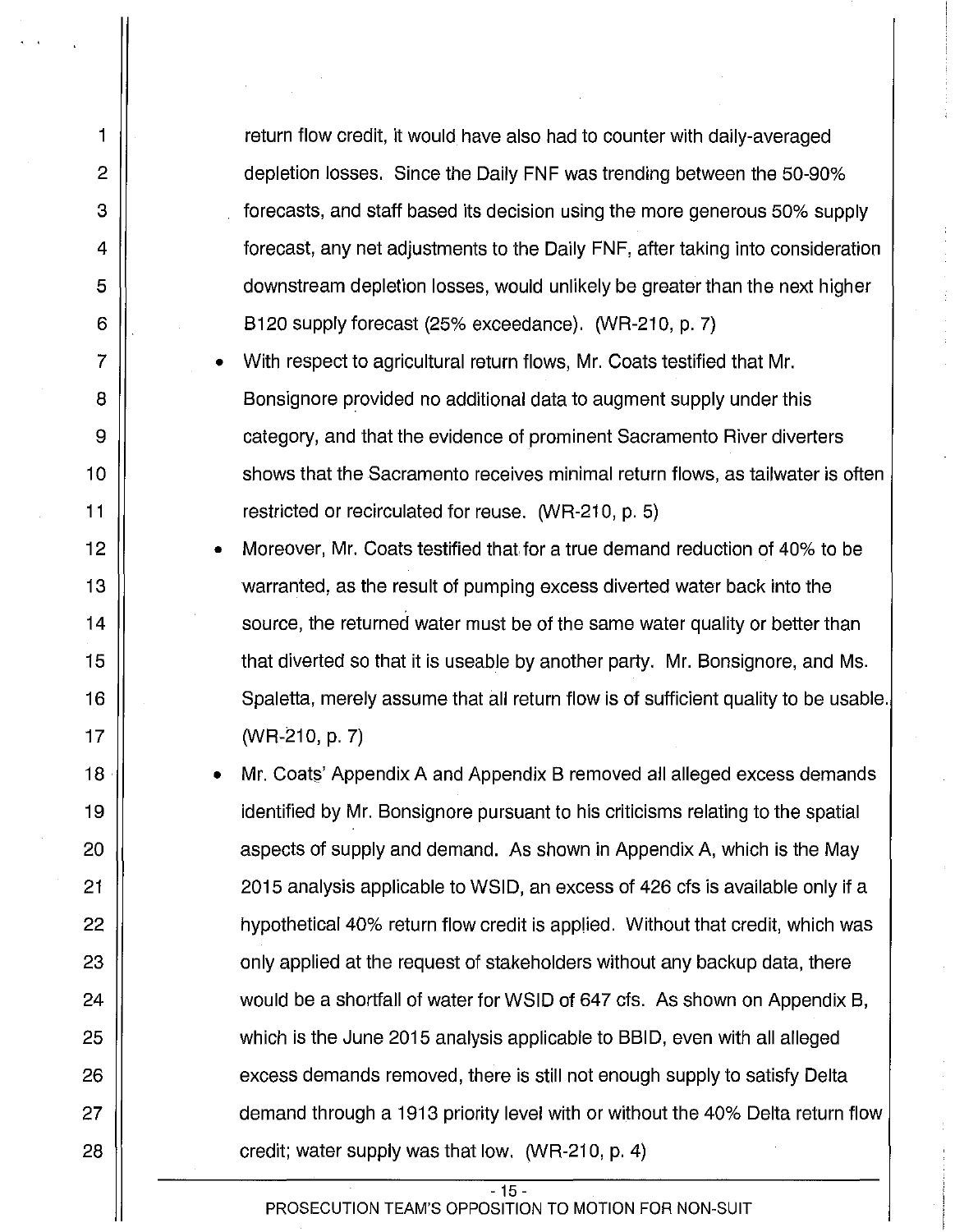| 1              | Finally, with respect to return flows, Mr. Coats testified that if return flows were |
|----------------|--------------------------------------------------------------------------------------|
| $\overline{2}$ | so substantial, there should be evidence of a large return flow component            |
| 3              | registered at a downstream gage and available for use, but there is not (WR-         |
| 4              | 251). (WR-210 at p. 8)                                                               |
| 5              | As testified by Jeffrey Yeazell (WR-11) in his direct testimony:                     |
| 6              | His function on the Prosecution Team was to analyze the data and generate            |
| 7              | the water availability graphs. (WR-11/WSID-0172 at para. 5)                          |
| 8              | He created the graph, WR-47, depicting the analysis supporting the May 1,            |
| 9              | 2015 Notice of Water Unavailability applicable to WSID, as well as WR-48,            |
| 10             | depicting the analysis supporting the June 12, 2015 Notice applicable to BBID        |
| 11             | (WR-11/WSID-0172 at para. 5).                                                        |
| 12             | Both WR-47 and WR-48 show that by May 1 or June 12, respectively, water              |
| 13             | was insufficient to meet the demands of either post-1914 appropriative rights        |
| 14             | throughout the Sacramento River watersheds and Delta, or the demands of              |
| 15             | appropriative rights with priority dates of 1903 and later throughout the            |
| 16             | Sacramento, and San Joaquin River watersheds and Delta. (WR-11/WSID-                 |
| 17             | 0172 at paras. 42, 57)                                                               |
| 18             | Demand data used in the analysis was collected from the diverters                    |
| 19             | themselves, and run through a rigorous quality control analysis to remove            |
| 20             | access demand due to over-reporting, power-only use or duplicate data. (WR-          |
| 21             | 11/WSID-0172 at paras. 8-19)                                                         |
| 22             | Up to date demand data for 2014 was collected from the diverters through the         |
| 23             | Informational Order WR 2015-0002-DWR (WR-30) and incorporated into the               |
| 24             | analysis. $(WR-11/WSID-0172$ at paras. 21-23)                                        |
| 25             | Supplements to the Full Natural Flow forecasts were made by adding tributary         |
| 26             | contributions from the Sacramento Valley Floor, Putah Creek, Stony Creek,            |
| 27             | East and West-side Sacramento Valley, and Bear River per DWR's 2007                  |
| 28             | Unimpaired Flow Data Report (WR-76) or by crediting riparian flows pursuant          |
|                | $-16 -$<br>PROSECUTION TEAM'S OPPOSITION TO MOTION FOR NON-SUIT                      |
|                |                                                                                      |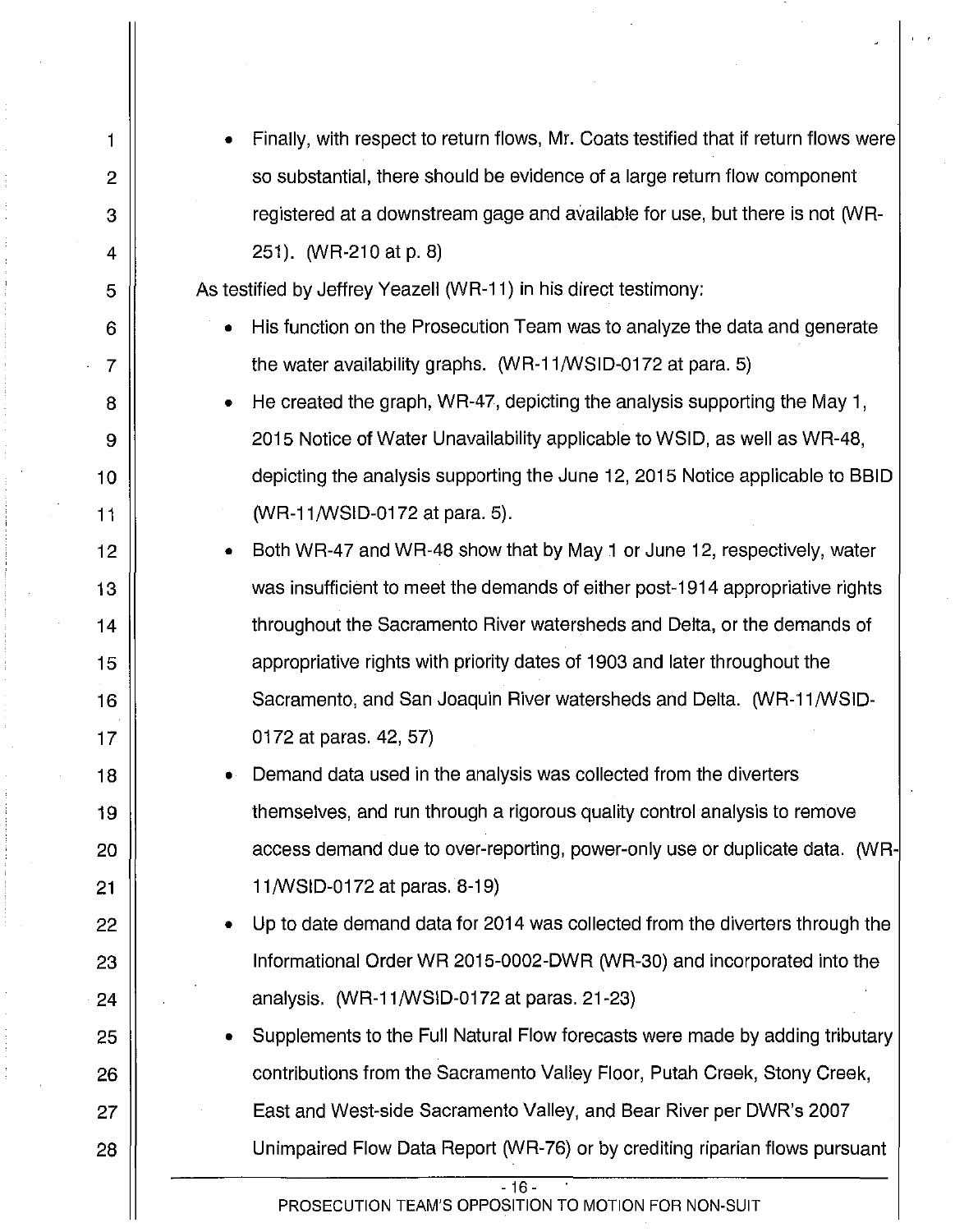1 to DWR's 1977 Drought Report. (WR-11/WSID-0172 at paras. 41, 54) 2  $\parallel$  Mr. Yeazell's written rebuttal testimony (WR-211) confirmed that every single one of 3 I the criticisms raised by the experts hired by WSID or BBID failed to change the end-result of 4  $\parallel$  the analysis because the water supply in the summer of 2015 was too low:

5 • Mr. Yeazell replaced 2014 Information Order Data representing demand in 6 WR-47 and WR-48 with 2015 Information Order Data. The result is depicted 7 II can be in Figure 1 to Mr. Yeazell's Written Rebuttal Testimony (WR-211) and the 8 || cutcome is no change to the analysis: as indicated on Figure 1, the water 9 | supply represented by the June adjusted 50% exceedance FNF forecast 10 (green point) is well below the June cumulative senior demand through the 11 1902 priority level (the red dashed line). The difference between the June 12 || adjusted 50% forecast and the 1913 priority level (the red dashed line) is even 13 || greater. The difference in demand by replacement of the values was a 14 reduction of 1,801 cfs, or 15% (WR-211, at p. 2).

15 • [Katherine Mrowka of the Prosecution Team testified during the hearing that 16 Division did review the 2015 Informational Order data to determine whether it 17 would make a difference to the analysis and had determined that it would not. 18 (Hrg. Trns. (draft, Mar. 22, 2016), p. 189:11-25.) This fact, that substitution of 19 the 2015 Informational Order data makes no difference to the end result of 20 || water unavailability, is shown in the Prosecution's Written Rebuttal Testimony.]

21 | • Mr. Yeazell addressed every alleged excess demand identified by BBID's and 22 | WSID's experts Mr. Bonsignore and Mr. Young, and removed them from his 23 || spreadsheets so as to re-run all analyses for purposes of considering whether 24 |  $\vert$  they would have changed the results relied on by staff when making decisions 25 || concerning unavailability, including alleged duplicate demands, data entry 26 mistakes or demands that could not be *met* with supply in local or sub-27 watersheds. Mr. Yeazell's rebuttal testimony (WR-211 at Figures 2, 3) shows 28 || that even when Mr. Young's identification of alleged excess demands are

- 17-

PROSECUTION TEAM'S OPPOSITION TO MOTION FOR NON-SUIT  $\cdot$